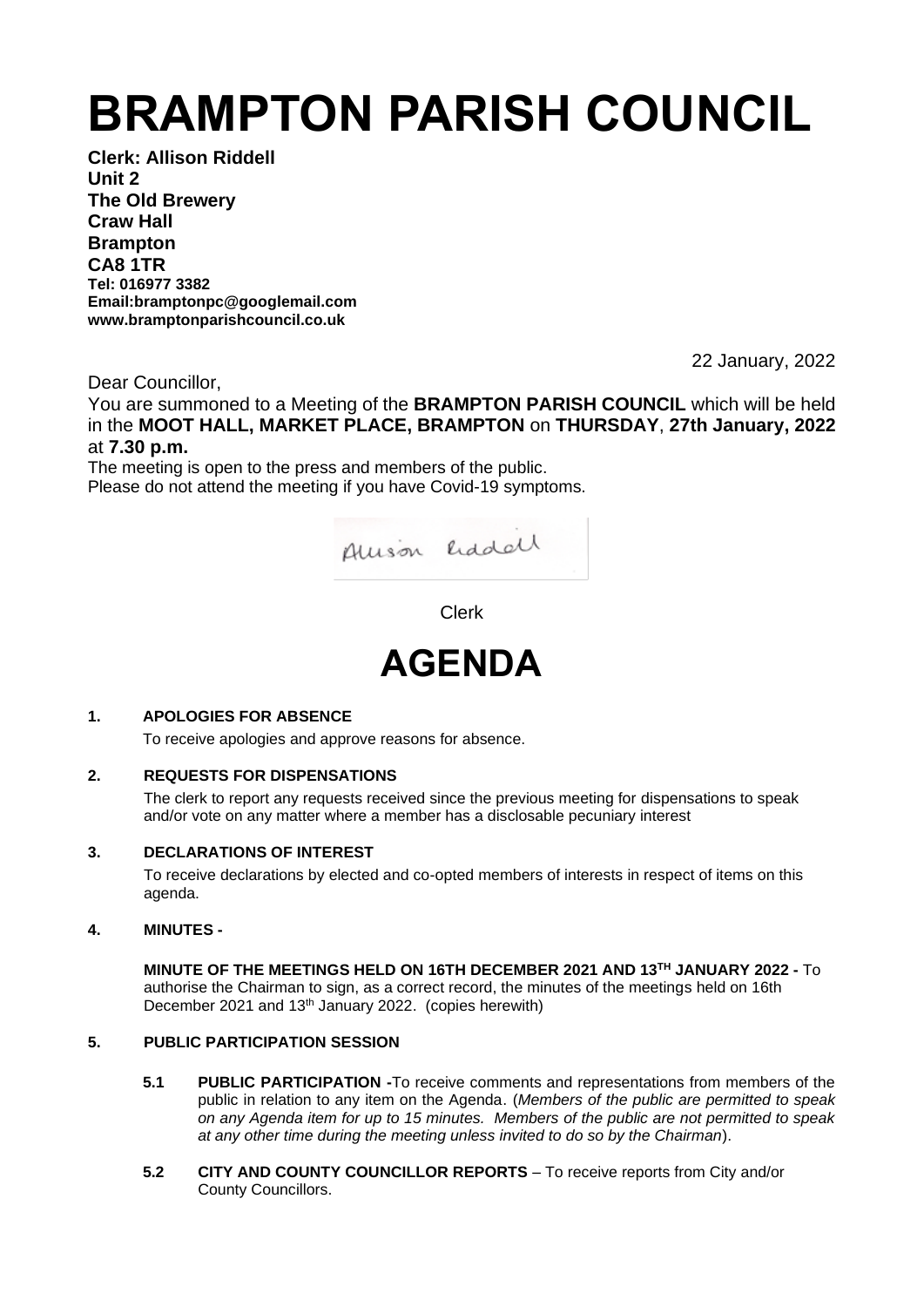#### **6. REPRESENTATIVES' REPORTS**

To receive information and reports by representatives on Outside Bodies if applicable.

# **7. WORKING GROUP REPORTS -**

**7.1 EVENTS AND PUBLICITY WORKING GROUP –** To consider the proposals for the Platinum Jubilee celebrations.

# **8. NOTIFICATION OF DECISIONS**

To receive a report from the Clerk. (copy herewith)

# **9. TOWN AND COUNTRY PLANNING APPLICATIONS**

To consider the following applications:-

- **9.1 UNITS 10 and 10B, TOWNFOOT INDUSTRIAL ESTATE, BRAMPTON (21/0677)** Creation of vehicular access to unit 10 to provide separate accesses and parking areas to both units with the erection of a 1.2m high fence between; change of use of grassed area to eastern part of site to form storage/parking compound with installation of one 5m high flood lighting column and four 3m high flood lighting columns and 2m high fencing surrounding; implementation of tree planting on ground/bank between site and Townfoot Park.
- 9**.2 HOTTSFIELD, MARKET PLACE, BRAMPTON (22/0001/S211)** Removal of 1 sycamore tree in Brampton Conservation Area.
- **9.3 HOWGATE, STATION ROAD, BRAMPTON (22/0002/S211) –** Removal of 1 blue cedar tree in Brampton Conservation Area.
- **9.4 THE BYRE, CROOKED HOLME, BRAMPTON (21/1129 & 21/1130) –** Erection of single storey rear extension to provide sunroom (LBC).
- **9.5 LAND OPPOSITE THE LARCHES, PAVING BROW, BRAMPTON (22/0010)** Variation of conditions 2 (approved documents) and 3 (materials) of previously approved permission 15/0837 (erection of 1 dwelling and associated barn with business accommodation) (subsequently varied by permission 18/0732) for proposed amendments to dwelling design.
- **9.6 EASTERHILL, 2 CRAW PARK, BRAMPTON (22/0024)** Erection of single storey side extension to provide shower room and hallway/entrance.
- **9.7 LAND BETWEEN GELT RISE AND GELT ROAD, BRAMPTON (21/0103/SNBN)** To consider the proposal from the developers that the street naming and numbering for the development should be Hadrian ?, Brampton.

(copies available from Carlisle City Council website)

#### **10. FINANCIAL MATTERS –**

- **10.1 BANK RECONCILIATION TO 31ST DECEMBER 2021 –** To note the information in the Scribe Report. (copy herewith)
- **10.2 FINANCIAL TRANSACTIONS** To note the income and expenditure detailed in the **Report.** (copy herewith)
- **10.3 EXPENDITURE TO APPROVE** That the Council approve the expenditure detailed. (copy herewith)

#### **11. ACCESS BRAMPTON**

To receive an update from Councillor Angland.

#### **12. PARISH PLAN 2019/20**

To receive an update from Councillor Angland. (Deferred from last meeting)

#### **13. SHOWFIELD CAR PARK**

To note the update circulated by email from the installation organisers of the electric vehicle charging points and consider a proposal from Councillor Angland to review the proposed installation if it is not completed by the next meeting, February 24<sup>th</sup>.